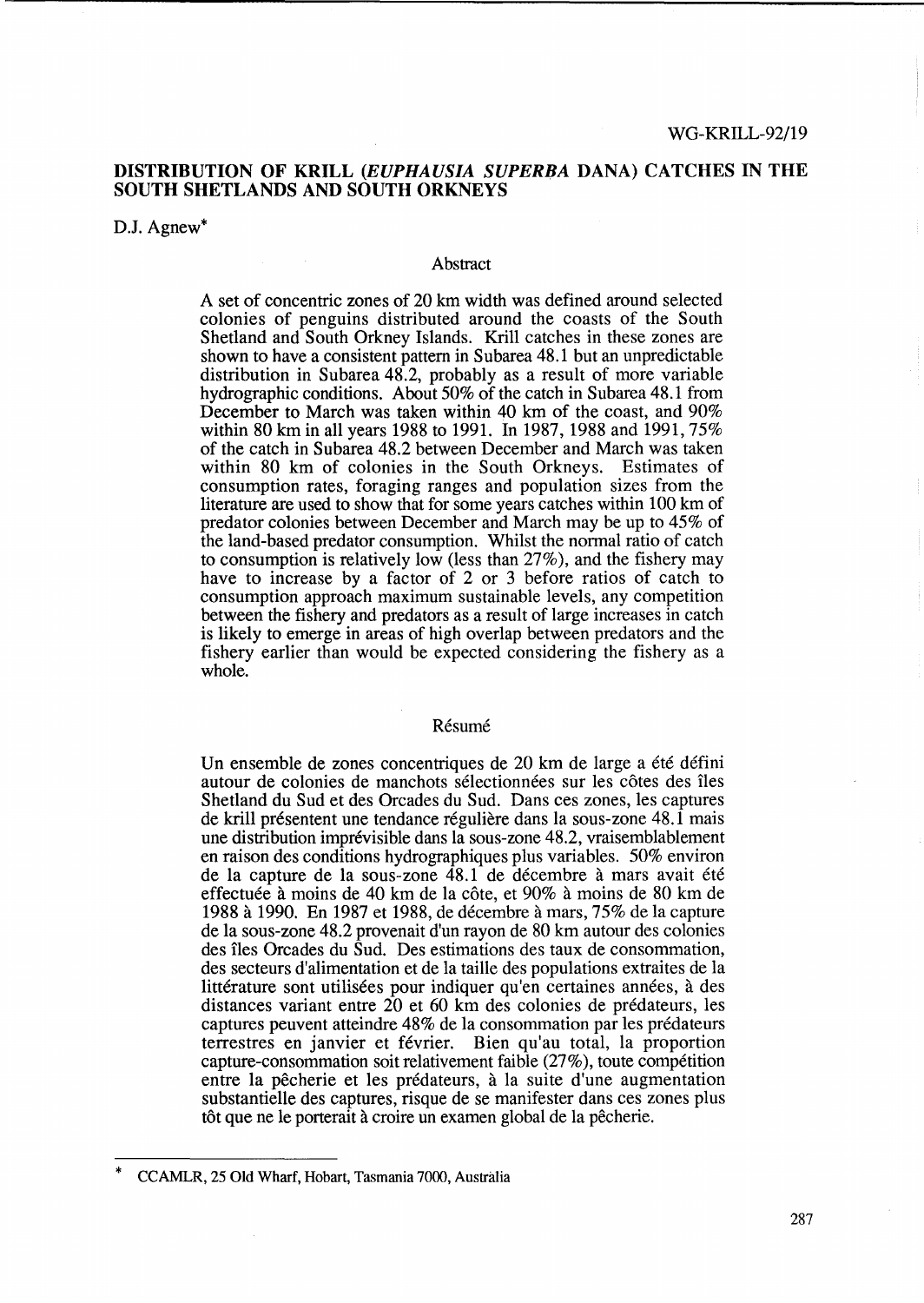#### Резюме

На карте были нанесены серии концентрических зон, Вокруг нескольких колоний каждая шириной 20 км. пингвинов, расположенных вдоль побережья Южных Шетландских и Южных Оркнейских о-вов, показано, что распределение уловов криля в этих зонах Подрайона 48.1 имеет закономерный характер. В Подрайоне 48.2 такой закономерности не наблюдатеся, вероятно в результате более изменчивых гидрографических условий. Ежегодно в вылова в 1988-1990 гг. приблизительно 50% период Подрайоне 48.1 с декабря по март было получено в радиусе 40 км от берега и 90% в радиусе 80 км от берега. В 1987 и 1988 гг. 75% вылова в Подрайоне 48.2 за период декабрьмарт было получено в радиусе 80 км от колоний на Южных Шетландских о-вах. Из литературы взяты оценки уровней потребления криля, нагульных ареалов и размеров популяции хищников чтобы показать, что для некоторых лет на расстоянии 20-60 км от колоний хищников, в январесоставлять криля. **MOLAL** ДО 48% уловы феврале потребляемого обитающими на суше хищниками. Хотя общее отношение вылова к потреблению относительно низко (27%), конкуренция между промыслом и хищниками в результате больших увеличений в вылове вероятно возникнет в этих районах раньше, чем следует ожидать при рассмотрении промысла в целом.

#### Resumen

Se ha definido un grupo de zonas concéntricas de 20 km de ancho alrededor de colonias seleccionadas de pingüinos que están distribuidas a lo largo de las costas de las islas Shetland del Sur y Orcadas del Sur. Las capturas de kril en estas zonas han mostrado una distribución regular en la Subárea 48.1 pero no en la Subárea 48.2, probablemente debido a las condiciones hidrográficas más variables en esta última. Desde 1988 a 1991, alrededor del 50% de las capturas de diciembre a marzo en la Subárea 48.1 se realizaron en un radio de 40 km de la costa; y un 90% a 80 km de la costa. En 1987, 1988 y 1991, el 75% de la captura de la Subárea 48.2 fue extraída en un radio de 80 km de las colonias de Orcadas del Sur en el período entre diciembre y marzo. Se han utilizado las estimaciones publicadas de los niveles de consumo, de las áreas de alimentación y del tamaño de las poblaciones, para demostrar que por varios años las capturas realizadas entre diciembre y marzo - a 100 km de distancia de las colonias de depredadores - pueden representar hasta un 45% del consumo de los depredadores terrestres. Mientras la proporción normal de la captura en relación al consumo es relativamente baja (menos del 27%), y la pesquería tendría que aumentar por un factor de 2 o 3 antes de que la proporción de captura/consumo se aproxime a los niveles máximos sustentables, cualquier competencia entre la pesquería y los depredadores que se da como resultado de los aumentos considerables de las capturas es muy probable que ocurra antes de lo que se podría esperar en estas áreas, si se considera la pesquería en un contexto global.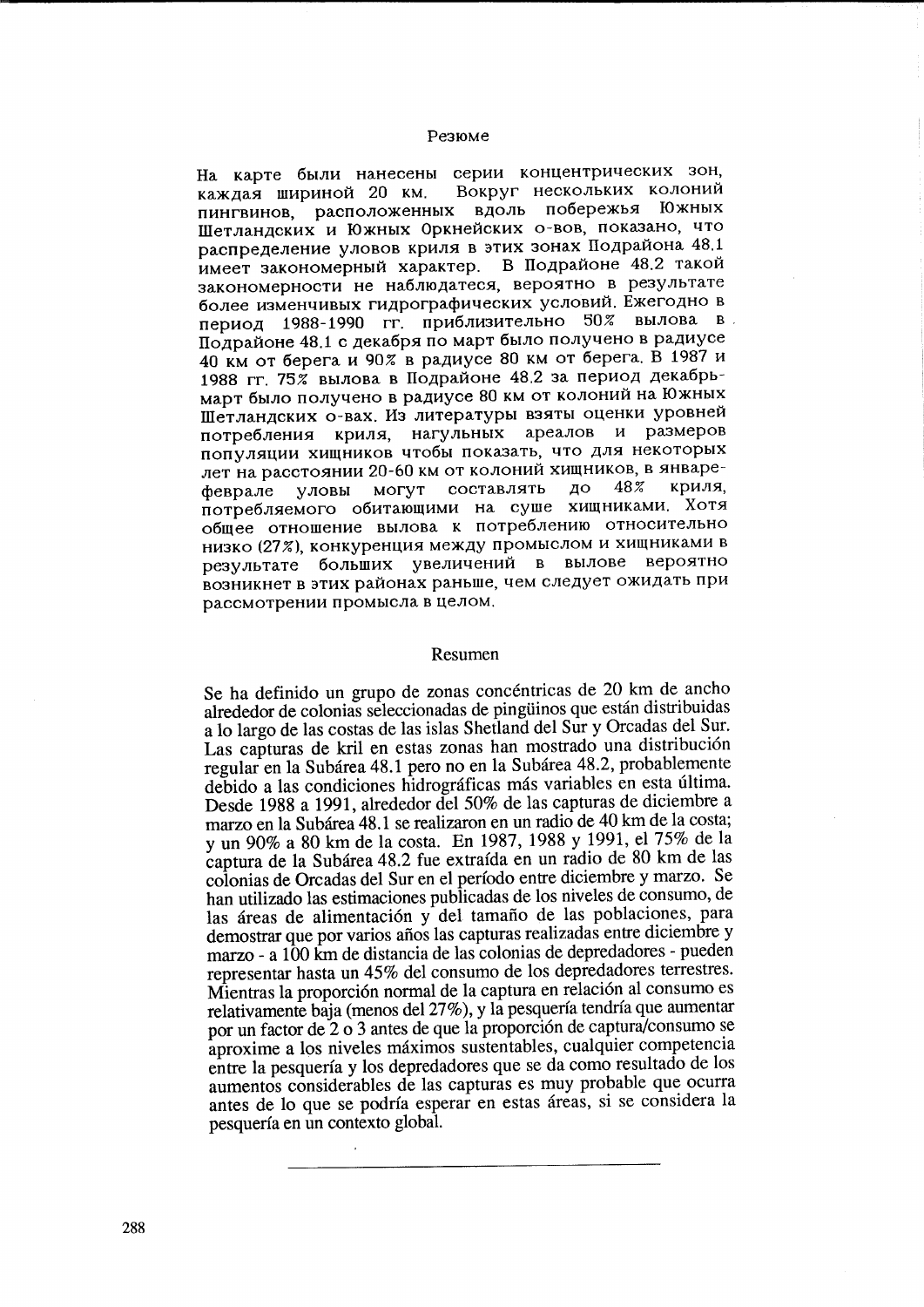### 1. INTRODUCTION

Since 1974 when fishing for Antarctic krill first started in the Southern Ocean a fundamental concern has been to ensure that harvesting did not proceed like that of seals, whales and fin-fish, whereby substantial over-exploitation brought at least some stocks to the verge of extinction. A further concern was that harvesting should not have detrimental effects on species that depend on krill for their primary food source (Edwards and Heap, 1981). In this light the Convention on the Conservation of Antarctic Marine Living Resources (CCAMLR) was negotiated, coming into effect in 1982, the first 'fisheries' convention to have a so-called 'ecosystem perspective' and to require the well-being of dependant species to be considered in the management of commercial harvesting.

After an initially rapid expansion to 500 000 tonnes in 1981/82, the krill harvest has remained stable since 1985/86 at around 300 000 tonnes (Miller, 1989). This is small in comparison to the tens to thousands of millions of tonnes estimated for the total biomass of krill in the Southern Ocean (see review of Miller and Hampton, 1989) and in comparison to the total consumption of krill by birds and seals (estimated by Miller and Hampton, 1989 to be about 144 million tonnes).

CCAMLR divides the Southern Ocean into three major areas, each of which is divided further into subareas. Everson and Goss (1991) have shown that there is a consistent pattern to the fishery within the Atlantic Sector of the Southern Ocean, Statistical Area 48, where over 90% of the total world catch is currently taken. Fishing around South Georgia in the winter months is followed by a shift to fishing to around the South Orkneys and South Shetlands in the summer, as the retreating ice allows. Between 24 and 70% of the total world catch of Antarctic krill is from the Southern part of the Scotia Sea around these two archipelagos, in Subareas 48.1 and 48.2. Moreover, examination of the CCAMLR *Statistical Bulletin* (CCAMLR, 1992) reveals that the patterns of catches around these islands is fairly consistent from year to year, and is located over the shelf break to the north and west of and close to the islands. The study of Everson and Goss (1991) and data published in the *Statistical Bulletin* were the first clear suggestions that the fishery might be regularly located in quite restricted geographical areas in proximity to substantial concentrations of breeding sea-birds and seals.

This observation gives rise to the concern that although the total catch of krill in the Southern Ocean is low relative to estimates of total stock, high localised catches may be having a detrimental effect on some predators, especially during the months in which they are breeding and having to forage for food in the vicinity of their breeding sites where these are situated on land.

The aim of this paper is to make a preliminary assessment of the magnitude of the overlap between the fishery for krill in Subareas 48.1 and 48.2 and the requirements of predators. Croxall *et al.* (1985) have calculated that in the southern Scotia Sea crabeater seals and penguins are the main consumers of krill, accounting for 45% of the total krill consumed each year. Crabeater seals *(Lobodon carcinophagus),* which are not restricted to land-based sites, and fur seals *(Arctocephalus gazella)* whose estimated consumption of krill in the southern Scotia Sea is less than 1%, are not considered here.

### 2. METHODS

### 2.1 Predator Consumption

Identification of the times and areas of coincidence between the fishery and predator foraging areas required identification of the relevant times of overlap, the distances that penguins are likely to forage over, their population numbers and estimated consumption of kriH.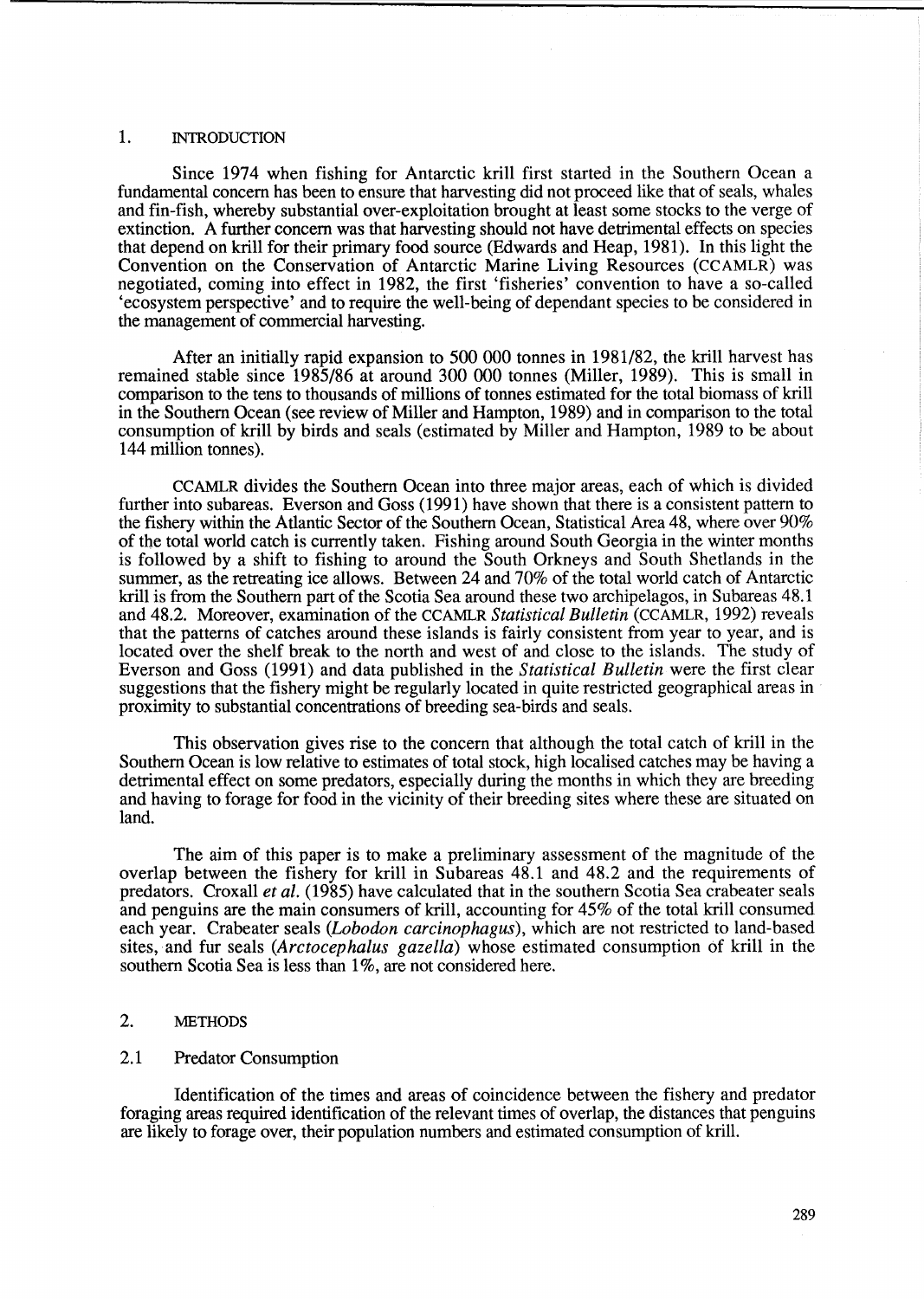The three major species of penguin in the southern Scotia Sea are chinstrap, Ad6lie and gentoo penguins *(Pygoscelis antarctica, P. adeliae* and *P. papua).* These penguins arrive at their breeding colonies from October to November and the chicks complete fledging in mid to late February (SC-CAMLR, 1991). Chicks and adults probably continue to be restricted to areas close to the breeding sites into March (J. Croxall, pers. comm.). Conversely, Croxall *et al.*  (1985) estimate that total prey consumption declines in November before egg laying. Thus to cover all periods when predators may be restricted in their foraging range the present analysis used the four months December to March.

The extent of foraging of these species is estimated as within a 10 to 90 km radius of breeding sites at these times of year: Ad6lie penguin, 50 to 80 km (Everson, 1987), 80 to 120 km (Lishman, 1985),50 km (Sadleir and Lay, 1990; Trivelpiece *et al.,* 1987); chinstrap penguin 40 to 60 km (Everson, 1987),66 to 92 km (Lishman, 1985),27 km (Trivelpiece *et al.*  (1986),25 to 50 km (CCAMLR, 1990); gentoos 10 km (Croxall *et al.,* 1984), 17 km (Trivelpiece *et al.,* 1986). For the purpose of estimating food requirements of penguins with dependent offspring they were assumed to be foraging equally over ranges of 80, 60 and 20 km (Ad6lie, chinstrap and gentoo) from their colonies.

Although there are penguin colonies throughout the Antarctic Peninsula and on all the Subantarctic island groups in Statistical Area 48, the selection of colonies for the study was restricted to the South Shetland and South Orkney Islands (Figure 1). Elimination of the Antarctic Peninsula colonies was done because the krill fishery in Subarea 48.1 is restricted to the western side of the South Shetland Islands north of 63°30'S only, and has not so far exploited the Bransfield Strait (CCAMLR, 1992). This is too far (greater than 80 km) for penguins from colonies on the Peninsula, Anvers and Brabant Islands to swim to during the period when they have dependent offspring, and these colonies are therefore unlikely to be directly affected by fishing activity.

The total number of pairs of penguins in the South Shetlands was calculated from Woehler (1991) as:

| South Shetlands: | Adélie<br>chinstrap<br>gentoo | 60 000<br>1 457 000<br>34 000 |
|------------------|-------------------------------|-------------------------------|
| South Orkneys:   | Adélie<br>chinstrap<br>gentoo | 215 000<br>600 000<br>11 000  |

Croxall *et al.,* (1985) have described detailed calculations of total food consumption by birds and seals in the Scotia Sea. Using their Table 1 it is possible to calculate mean monthly consumption rates of kriU by selected predators: Ad6lie (51.6 kg/pair/month), chinstrap (50 kg) and gentoos (50 kg). More recent calculations have been performed by Croll (1990) for the South Shetlands, yielding mean consumption over the period December to March of 80, 64 and 68 kg krilVpair/month for Ad6lies, chinstraps and gentoos respectively. Both models indicate that for gentoos and chinstraps consumption is depressed by about 15% in December and increased by 15% in January and February. For Adélies, Croll (1990) estimated that this increase occurs in December and January. For the present study, intermediate consumption figures of 65,57 and 59 are used, and these monthly figures are adjusted by -15% (December), +15% (January, February) for gentoos and chinstraps, and +15% (December, January) for Adélies.

### 2.2 Krill Catches

The distribution of krill catches in Statistical Area 48 is published by CCAMLR in its *Statistical Bulletin* (CCAMLR, 1992 - Figure 25). Krill catches are displayed in map form, with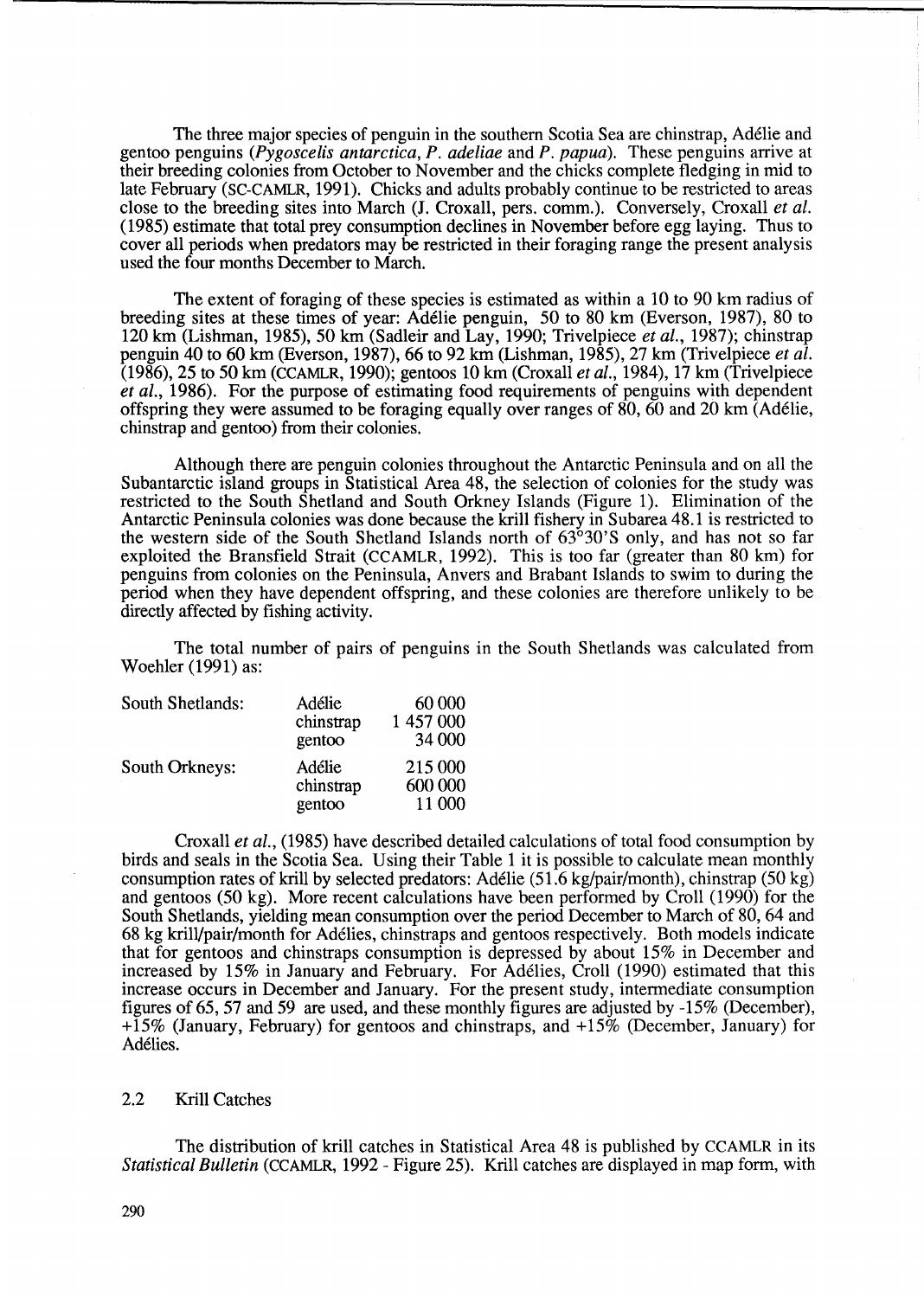data given for each CCAMLR fine-scale square  $(1^{\circ}$  longitude by 30' latitude) for each quarter (three months) of the year. Total catches are shown by a series of ranges, distinguished by shading on the map corresponding to the ranges 1 to 4, 5 to 24, 25 to 124, 125 to  $624$ ,  $625$  to 2 999 and  $\geq$  3 000 tonnes. Data are available from 1988 for Subarea 48.1 and 1987 for Subarea 48.2.

Because only ranges of catches are available from CCAMLR (1992) the total catch in each fine-scale square was estimated by first taking the initial estimate of the catch to be equal to the lower catch bound for that square, and they applying the calculation.

Estimated catch in a quarter for square =

 $I$  . Initial estimate for square x  $\frac{\text{total catch in the subarea in that quarter}}{\text{sum of initial estimates for all squares in that quarter}}$ 

The total catch in the subarea in a quarter was taken from the STATLANT column of Table 15 of CCAMLR (1992).

In order to compare catches with predator data, a critical period for predators of December to March was defined. Total catches in the period January to March were easily obtained from data for quarter 3, using the calculation above. Catches for December were obtained similarly using data for quarter 2 (October to December) but a correction factor was applied which corrected for the proportion of quarter 2 catches which were taken in December. For Subarea 48.1 this correction is unnecessary because all catches in quarter 2 were taken in December. For Subarea 48.2 the correction is small because most catches were taken in December (CCAMLR, 1992 - Tables 9.2 and 9.3).

Having obtained estimated total catches of krill in each fme-scale square for December to March, the pattern of krill catches in relation to predator colonies was investigated by dividing the sea into concentric zones around the major colonies with radii in 20 km increments. Major colonies (greater than 20 000 pairs) of the most abundant penguin species, chinstraps, were used for this purpose and were identified from Woehler (1991) (Figure 1). For each fine-scale square, the catches were assigned to different zones in the proportion that each zone covered water estimated deeper than  $50 \text{ m}$  (and therefore available to the fishery) within the square.

### 3. RESULTS

Total catches and estimated penguin consumption by month and zone are shown in Tables 1 and 2, and Table 3 shows the proportion of the total catch for the split year that was taken in the four months December to March within 100 km of predator colonies. The total consumption of krill by penguins from December to March was calculated as 370 000 tonnes in Subarea 48.1, and 195 000 tonnes in Subarea 48.2, and by far the largest component of this was due to chinstrap penguins. The former figure is similar to that calculated by Croll (1990) for the South Shetlands (345 000 tonnes). The total consumption, however, (565000 tonnes) is only about a third of the 1 445000 tonnes estimated by Croxall *et al.* (1985) for the whole of the southern Scotia Sea over four months. The difference is explained by the greater population estimates used by Croxall *et al.* which apply not only to the South Shetlands and South Orkneys, but to the Antarctic Peninsula as well.

The pattern of catches for Subareas 48.1 and 48.2 over the period 1988 to 1992 is shown in Figure 2. Three areas of high concentration are apparent, north of Livingston Island, northwest of Elephant Island and northwest of Coronation Island, South Orkneys. The pattern of catches for Subarea 48.1 was similar for each of the years examined whereas that for Subarea 48.2 changed each year (Figures 3 and 4). In only three years (1987, 1988 and 1991) were the majority of catches in Subarea 48.2 taken within 100 km of colonies during these months.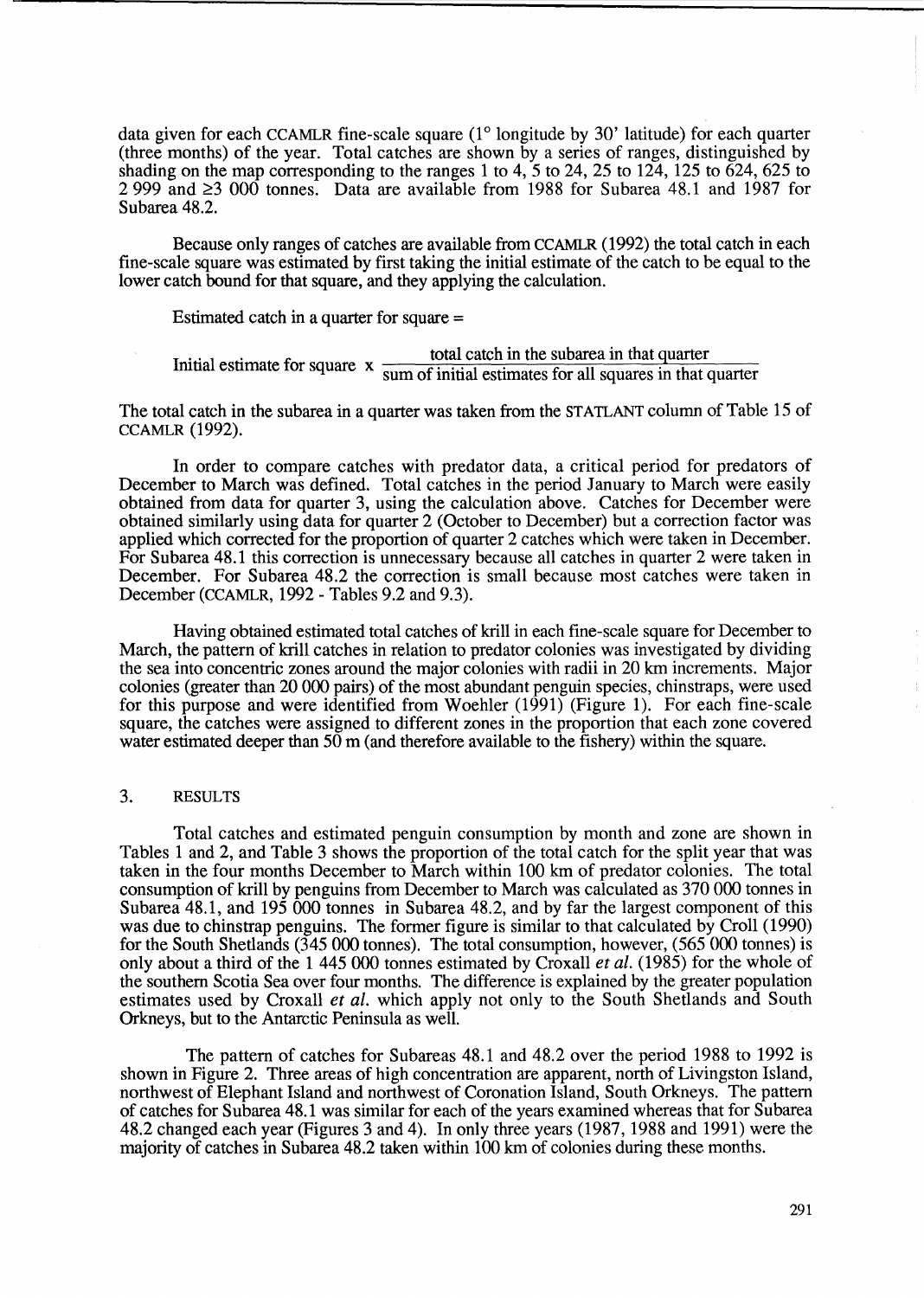The years with the greatest fishery impact were 1989 in Subarea 48.1 and 1988 in Subarea 48.2 (Table 3). In these years, the catch within the 21 to 40 km zone was 23 to 27% of the calculated consumption in this zone for the months December to February. The ratio of the total catch in theSubarea in December to March to total consumption for these years was 0.26 for Subarea 48.1 and 0.27 for Subarea 48.2. The greatest impact of the fishery was in Subarea 48.2 in 1991, however, when the catch was equivalent to 45% of the predator consumption (Table 3). In other years and zones the proportionate impact of the fishery was much lower.

## 4. DISCUSSION

The consistency in the distribution of catches appears to be a feature of the fishery around the South Shetlands, with its pattern of increased fishing intensity to the north of Livingston Island and to the north and west of Elephant Island (Figure 2; see also Everson and Goss, 1991; CCAMLR, 1992). Everson and Goss (1991) have shown that the gross pattern of krill catches in the Scotia Sea is determined by the extent of ice cover; the major fishing effort switches from South Georgia in the winter to the South Orkneys and South Shetlands in the Antarctic summer, following the ice edge as it moves south. Data from Jacka (1983 and pers. comm.) on mean monthly sea ice edge position along longitudes  $60^{\circ}$ ,  $50^{\circ}$  and  $40^{\circ}$ W shows that for most of these months and years the South Shetlands and South Orkneys were ice-free, and it is therefore difficult to explain the detailed location of catches with reference to sea-ice distribution. The only time when the ice edge was close to the South Orkneys  $(50^{\circ}$ W to  $40^{\circ}$ W) was January 1989, and the fishery in this year moved further north, taking place over a bank to the north of the South Orkney Islands around 59°S 44°W. This could explain the major shift in catch positions and the very low catch within 80 km of predator colonies in 1989 (Table 3). However, in general the localised distribution of krill catches cannot be explained by ice distribution.

In Subarea 48.1, krill is known to be generally concentrated to the north of Livingston and Elephant Islands (Nast *et al.*, 1988; Ichii *et al.*, 1991). The main hydrographic phenomenon in the area, the Weddell-Scotia confluence, was implicated by Nast *et al.,* (1988) in producing the hydrographic conditions that brought about persistent concentrations of krill around Elephant Island, although it is not clear how it could influence concentrations further west. Ichii *et al.* (1991) attribute the concentration of krill to the north of Livingston Island to retention in topographic eddies or to active swarming around concentrations of phytoplankton. Hydrographic conditions are much more unstable around the South Orkneys (Sievers and Nowlin, 1987), and the WeddeU-Scotia confluence much more variable from year to year and this may account for the high variability in fishing pattern in Subarea 48.2. Reference to Figures 1 and 2 also suggests that the major catches are located over areas of the shelf break and in very steep shelf slopes, at positions where the bottom topography is considerably disturbed; this applies to all three major areas of kriU catches, north of Livingston and Elephant Islands and to the west of the South Orkney Islands.

The ratio of catch to natural mortality is important. The assumption that fish (and krill) populations may show their maximum sustainable yield at the point where fishing mortality (catch) equals natural mortality (natural predation) (Gulland, 1971) have been challenged by Beddington and Cooke (1983) who showed through simulations that a 'safe' maximum sustainable yield usually occurs at levels of fishing mortality that are lower than natural mortality. The assumption here is that predator populations are utilising the food resource (krill) at levels of natural mortality that allow the same sorts of ratios of catch to be withstood by the prey stock as in other ecosystems, and that ratios of catch/consumption  $(\rho$  in Table 3) that approach 1 indicate a stock that is close to the maximum sustainable exploitation rate, with the implication that these levels will not impact adversely on predator populations.

When calculating the ratio  $\rho$ , it is necessary to take into account all potential predators of krill. Inclusion of non-breeding penguins, and crabeater seals (calculated by Croxall *et al.,*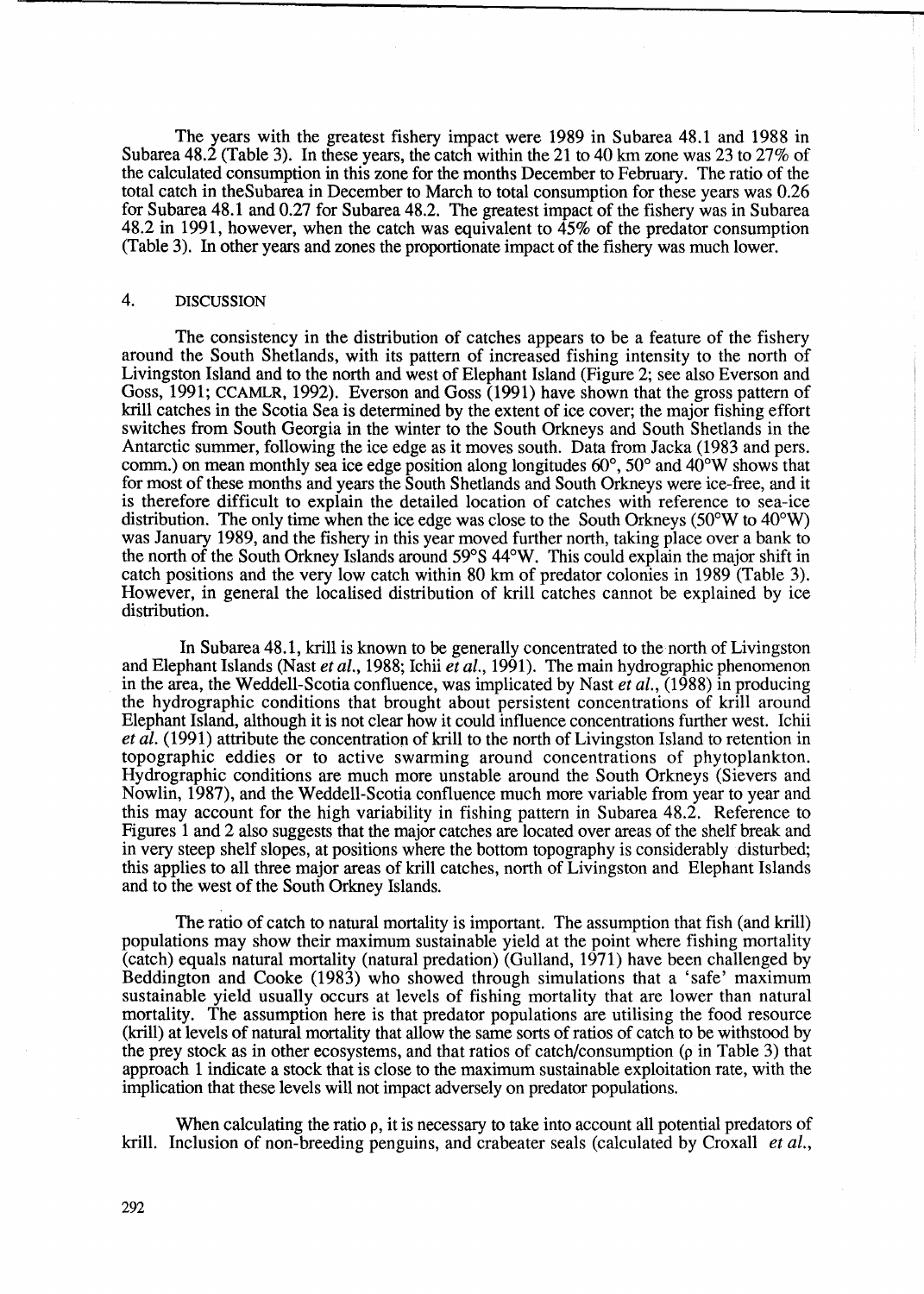1985 to consume 45% of all krill in the southern Scotia Sea) if they are in the vicinity of predator colonies will decrease the ratio of catch to consumption. Other predators important in the Antarctic as a whole, such as whales, fish and squid (Everson, 1977; Miller and Hampton, 1989) may also be expected to consume krill around the study sites. Details of the consumption by squid and whales is unknown in the area. Commercial fish stocks in Subareas 48.1 and 48.2 have been at low levels for several years, the last significant catches being in the early 1980s (Kock and Koster, 1990; CCAMLR, 1991), and despite their known concentrations in areas of persistent krill occurrence (Nast *et al.,* 1988) are unlikely to be major consumers of krill.

The accuracy of the present estimates of predator consumption may be examined by application of various estimates of natural mortality rates derived from investigations of the demographic parameters of krill to current estimates of total krill biomass. The definition of kriU stocks in the Scotia Sea is not yet clear (Miller and Hampton, 1989). However, restricting the calculations to January to March in Subarea 48.1, Siegel (1991) has calculated that the exchange rate of water masses within the subarea means that the population of krill around the South Shetlands will be changed every three months. Based on four years of survey data Siegel calculated that total biomass around the South Shetlands, including productivity during this period, would be about 2 million tonnes each year, and this result is similar to that obtained by Ichii (1991). Siegel and Kalinowski (1991) have reviewed natural mortality estimates for kriIl, and if it is assumed that  $1/4$  of the yearly natural mortality of about 0.9 occurs by predator consumption in January to March, then about 400 000 tonnes of the 2 million estimated above should be consumed in this period. The predator consumption calculated in Table 1 of 293 000 tonnes in January to March is only  $\frac{73}{\%}$  of this estimated total, and therefore p may be overestimated.

Whilst the results in Table 3 indicate that for some months and years the catches within the foraging ranges of penguins 'approached 50% of the estimated consumption, for most years the fishery was much lower than this, even within the critical periods and zones. For the South Shetlands and South Orkneys, an historical upper limit for  $\rho$  was calculated as about 0.25 and 0.45. Thus the fishery would have to increase at least three-fold from its current maxima in Subarea 48.1 and twofold in Subarea 48.2 before it approached a theoretical limit of sustainability, and more if other predators were taken into account.

However, the overlap between fisheries and predators would be likely to become critical well before this on local scales, and in particular 20 to 60 km from predator colonies. In addition, it is possible that predators could respond adversely to temporary decreases in krill density, the availability of certain swarm sizes or other factors influenced by fishing operations even though assessments indicate the overall catch of krill to be relatively low. These effects may be offset by the concentration of krill stocks in the areas of highest consumption as observed, for example, by Ichii *et al.* (1991). Whilst there is as yet no evidence that predators are being adversely affected by fishing operations in these areas monitoring for the effects of the fishery on predators should concentrate on this zone.

CCAMLR currently has imposed a precautionary limit of 1.5 million tonnes on the kriIl catch from Statistical Area 48. Should further regulation be necessary, the consistency of pattern of the Subarea 48.1 fishery (Figure 3) would make definition of time and space for the operation of a management plan that utilised closed areas and seasons, and assessment of the impacts of such a plan on the returns from the fishery, relatively easy to determine. For instance, a closure of a 40 km zone off the coastline of the South Shetlands from December to March would exclude the fishery from about 45% of its traditional catch in Subarea 48.1 (50%) [from Figure 3] x 90% [percentage of the catch in Subarea 48.1 taken between December and March from Table 3]). Determination of the impacts of such plans on the fishery around the South Orkneys is less easy because of the unpredictability of this fishery.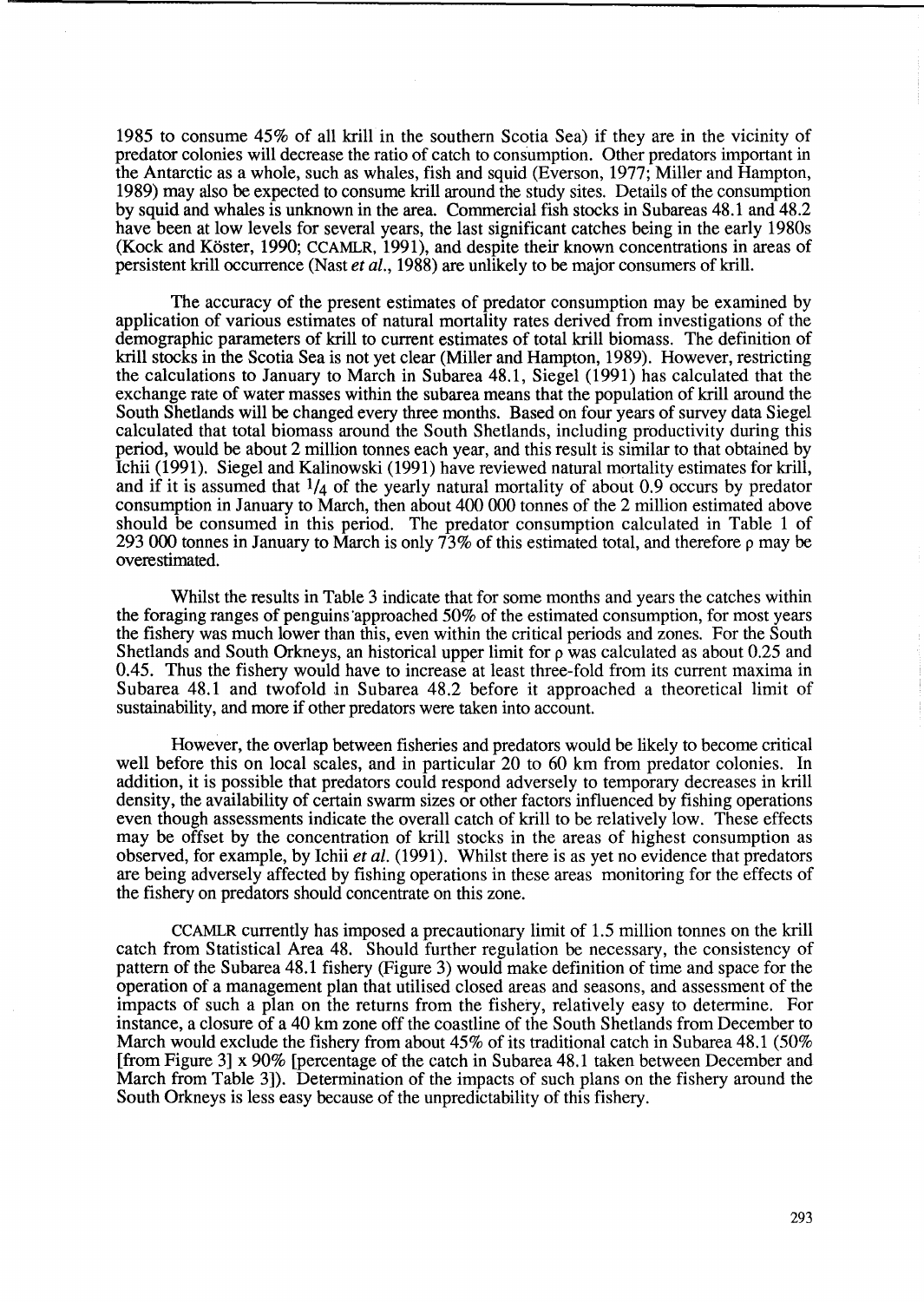### ACKNOWLEDGEMENTS

I would like to thank Dr J. Croxall for detailed and helpful comments on the drafts of this paper. Dr D. Powell and members of the Scientific Committee of CCAMLR provided many helpful suggestions on the work and manuscript.

#### **REFERENCES**

- BEDDINGTON, J.R. and J.G. COOKE. 1983. The potential yield of fish stocks. FAO *Fish. Tech. Pap.,242:* 47 pp.
- CCAMLR. 1990. *Report of the Ninth Meeting of the Scientific Committee (SC-CAMLR-IX).*  CCAMLR, Hobart, Australia: 345 pp.
- CCAMLR. 1991. *Report of the Tenth Meeting of the Scientific Committee (SC-CAMLR-X).*  CCAMLR, Hobart, Australia: 427 pp.
- CCAMLR. 1992. *Statistical Bulletin,* Vol. 4 (1982-1991). CCAMLR, Hobart, Australia: 133 pp.
- CROLL. D.A. 1992. Estimation of the energy and prey requirements of predators breeding on the South Shetland Islands. (In prep.)
- CROXALL, J.P., C. RICKETTS and P.A. PRINCE. 1984. The impact of seabirds on marine resources, especially krill, at South Georgia. In: WHITTOW, C.G. and H. RAHN (Eds). *Seabird Energetics.* Plenum: 285-318.
- CROXALL, J.P., P.A. PRINCE and C. RICKETTS. 1985. Relationships between prey life-cycles and the extent, nature and timing of seal and seabird predation in the Scotia Sea. In: SIEGFRIED, W.R., P.R. CONDY and R.M. LAWS (Eds). *Antarctic Nutrient Cycles and Food Webs.* Springer-Verlag, Berlin: 516-533.
- EDWARDS, D.M. and J.A. HEAP. 1981. Convention on the Conservation of Antarctic Marine Living Resources: a commentary. *Polar Record,* 20 (127): 353-362.
- EVERSON, I. 1987. Prey monitoring surveys. A discussion of the characteristics necessary in prey surveys. In: *Selected Scientific Papers,* 1987 *(SC-CAMLR-SSP/4).* CCAMLR, Hobart, Australia: 375-391.
- EVERSON, I. and C. GOSS. 1989. Krill fishing activity in the southwest atlantic. *Antarctic Science,* 3 (4): 351-358.
- EVERSON, I. 1977. The living resources of the Southern Ocean. Southern Ocearn Fisheries Programme. FAO Document GLO/SO/77/1: 156 pp.
- GULLAND, J.A. 1971. The fish resources of the ocean. FAO *Fish. Tech. Pap.,* 97: 425 pp.
- ICHII, T., H. ISHII and M. NAGANOBU. 1991. Krill *(Euphausia superba)* distribution in relation to water movement and phytoplankton distribution off the northern South Shetland Islands. In: *Selected Scientific Papers,* 1991 *(SC-CAMLR-SSP/S).* CCAMLR, Hobart, Australia: 123-140.
- JACKA, T.H. 1983. A computer data base for Antarctic sea ice extent. *Anare Research Notes,* 13.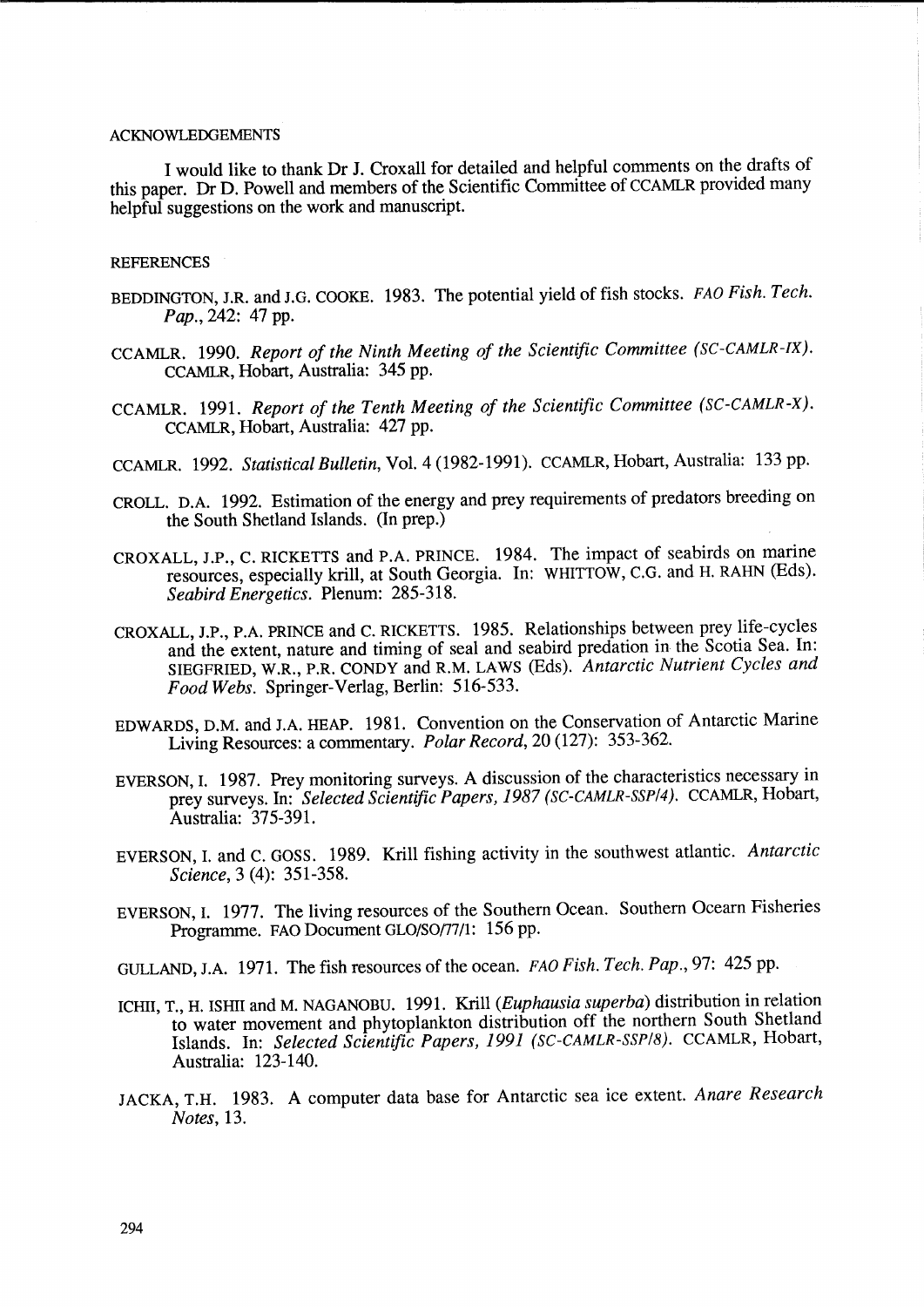- KOCK, K.-H. and F.W. KOSTER. 1990. The state of exploited fish stocks in the Atlantic Sector of the Southern Ocean. In: KERRY, K.R. and G. HEMPEL (Eds). *Antarctic Ecosystems. Ecological Change and Conservation.* Springer-Verlag, Berlin Heidelberg: 308-322.
- LISHMAN, G.S. 1985. The food and feeding ecology of Ad6lie and chinstrap penguins at Signy Island, South Orkney Islands. *1. Zool. Lond.,* 205: 245-263
- MILLER, D.G.M. and I. HAMPTON. 1989. Biology and ecology of the Antarctic krill *(Euphausia superba* Dana): a review. *BJOMASS Scientific Series, 9.*
- MILLER, D.G.M. 1989. Commercial krill fisheries in the Antarctic 1973 to 1988. In: *Selected Scientific Papers,* 1989 *(SC-CAMLR-SSP/6).* CCAMLR, Hobart, Australia: 229-282.
- NAST, F., K.-H. KOCK, D. SAHRHAGE, M. STEIN and I.E. TIEDTKE. 1988. Hydrography, Krill and Fish and their possible relationships around Elephant Island. In: SEIGFRIED, W.R., P.R. CONDY and R.M. LAWS (Eds). Antarctic Nutrient Cycles and Food Webs. Springer-Verlag, Berlin: 183-198.
- SADLEIR, R.M. and K.M. LAY. 1990. Foraging movements of Ad6lie penguins *(Pygoscelis adeliae)* in McMurdo sound. In: DAVIS, L.S. and J.T. DARBY (Eds). *Penguin Biology.*  Academic Press: 157-180.
- SC-CAMLR. 1991. *CCAMLR Ecosystem Monitoring Program: Standard Methods for Monitoring Studies.* CCAMLR, Hobart, Australia.
- SIEGEL, V. 1991. Estimation of kriU *(Euphausia superba)* mortality and production rate in the Antarctic Peninsula region. In: *Selected Scientific Papers,* 1991 *(SC-CAMLR-SSP/8).*  CCAMLR, Hobart, Australia: 159-176.
- SIEGEL, V. and J. KALINOWSKI. 1991. Krill demography and small scale processes a review. *Polar Biology* (in press).
- SIEVERS, W.D. and W.D. NOWLIN, JR. 1988. Upper ocean characteristics in Drake Passage and adjoining areas of the Southern Ocean, 39°W to 95°W. In: SAHRHAGE D. (Ed.). *Antarctic Ocean and Resources Variability.* Springer-Vedag, Berlin: 57-80.
- TRIVELPIECE, W.z., J.L. BENGTSON, S.G. TRIVELPIECE and NJ. VOLKMAN. 1986. Foraging behaviour of gentoo and chinstrap penguins as determined by new radiotelemetry techniques. Auk, 103: 777-781.
- TRIVELPIECE, W.Z., S.G. TRIVELPIECE and N.J. VOLKMAN. 1987. Ecological segregation of Ad6lie, gentoo and chinstrap penguins at King George Island, Antarctica. *Ecology,* 68: 351-361.
- WOEHLER, E.J. (Ed.). In press. *The Distribution and Abundance of Antarctic and Sub-Antarctic Penguins.* SCAR, Cambridge.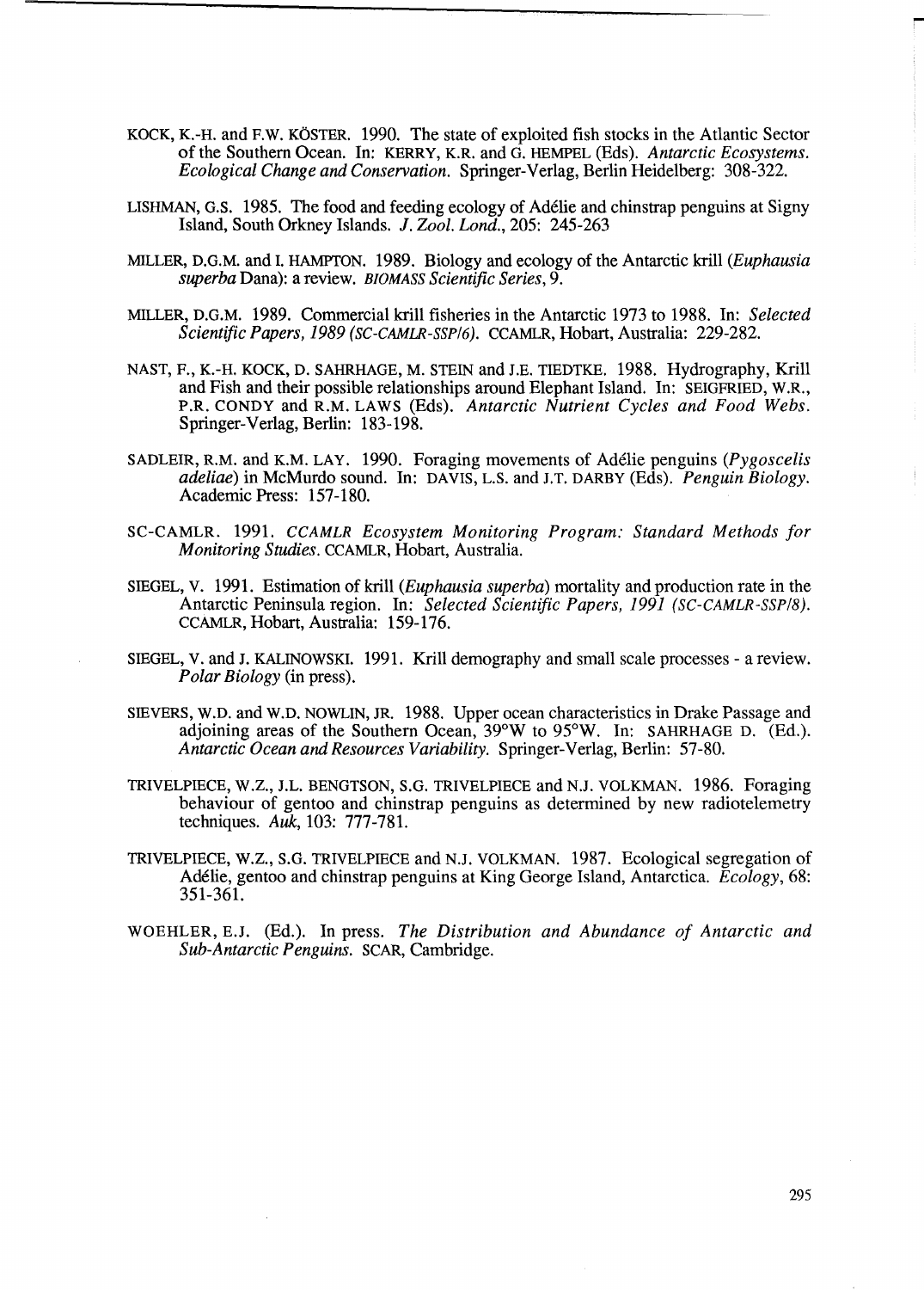Table 1: Subarea 48.1. KriU catch and predator consumption from December to March at various distances from penguin colonies. Catches are estimated from CCAMLR (1992).

| Catches by Year, December to March                                                                     |                                                                          |                                                                           |                                                                          |                                                                                | <b>Predator Consumption</b>     |                                 |                                |                                |                                    |  |
|--------------------------------------------------------------------------------------------------------|--------------------------------------------------------------------------|---------------------------------------------------------------------------|--------------------------------------------------------------------------|--------------------------------------------------------------------------------|---------------------------------|---------------------------------|--------------------------------|--------------------------------|------------------------------------|--|
| <b>Distance</b><br>from<br>colonies                                                                    | 1988                                                                     | 1989                                                                      | 1990                                                                     | 1991                                                                           | <b>DEC</b>                      | <b>JAN</b>                      | <b>FEB</b>                     | <b>MAR</b>                     | Total                              |  |
| $0-20$<br>21-40<br>$41 - 60$<br>61-80<br>81-100<br>101-120<br>121-140<br>141-160<br>161-180<br>181-200 | 8206<br>21415<br>23070<br>8594<br>5008<br>23<br>549<br>667<br>949<br>117 | 10890<br>32819<br>30383<br>14477<br>6311<br>1410<br>291<br>113<br>47<br>9 | 4318<br>13031<br>9744<br>6559<br>3989<br>266<br>25<br>4<br>4<br>$\bf{0}$ | 10551<br>17613<br>14526<br>4117<br>1632<br>158<br>128<br>29<br>10<br>$\cdot$ 1 | 26357<br>24652<br>24652<br>1121 | 35263<br>32956<br>32956<br>1121 | 32117<br>32810<br>32810<br>975 | 30664<br>28658<br>28658<br>975 | 124401<br>119076<br>119076<br>4192 |  |
| Total                                                                                                  | 68598                                                                    | 96750                                                                     | 37940                                                                    | 48765                                                                          | 76782                           | 102296                          | 98712                          | 88955                          | 366745                             |  |
| Total in<br><b>Subarea</b>                                                                             | 68848                                                                    | 96798                                                                     | 37941                                                                    | 49159                                                                          |                                 |                                 |                                |                                |                                    |  |

Table 2: Subarea 48.2. Krill catch and predator consumption from December to March at various distances from penguin colonies. Catches are estimated from CCAMLR (1992).  $\bar{\beta}$ 

| Catches by Year, December to March                                                                 |                                                                        |                                                                         |                                                                            |                                                                                  | <b>Predator Consumption</b>                                                 |                                 |                                 |                                 |                                 |                                  |
|----------------------------------------------------------------------------------------------------|------------------------------------------------------------------------|-------------------------------------------------------------------------|----------------------------------------------------------------------------|----------------------------------------------------------------------------------|-----------------------------------------------------------------------------|---------------------------------|---------------------------------|---------------------------------|---------------------------------|----------------------------------|
| Distance<br>from<br>colonies                                                                       | 1987                                                                   | 1988                                                                    | 1989                                                                       | 1990                                                                             | 1991                                                                        | <b>DEC</b>                      | JAN                             | <b>FEB</b>                      | <b>MAR</b>                      | Total                            |
| $0-20$<br>21-40<br>41-60<br>61-80<br>81-100<br>101-120<br>121-140<br>141-160<br>161-180<br>181-200 | 696<br>3449<br>5146<br>4509<br>1965<br>1632<br>203<br>328<br>120<br>23 | 13636<br>14063<br>10441<br>2019<br>11482<br>1282<br>34<br>27<br>12<br>4 | 83<br>744<br>1715<br>3833<br>6414<br>6005<br>1919<br>1497<br>1918<br>11963 | 347<br>3125<br>6666<br>12292<br>18125<br>28890<br>14862<br>4584<br>0<br>$\bf{0}$ | 7219<br>28970<br>33031<br>18020<br>917<br>33<br>11<br>4<br>$\boldsymbol{2}$ | 14430<br>13866<br>13866<br>3948 | 17563<br>16830<br>16830<br>3948 | 16655<br>15921<br>15921<br>3040 | 13522<br>12957<br>12957<br>3040 | 62170<br>59574<br>59574<br>13976 |
| Total                                                                                              | 18071                                                                  | 53000                                                                   | 36091                                                                      | 88891                                                                            | 88208                                                                       | 46110                           | 55171                           | 51537                           | 42476                           | 195294                           |
| Total in<br>Subarea                                                                                | 18103                                                                  | 53004                                                                   | 78254                                                                      | 88890                                                                            | 88211                                                                       |                                 |                                 |                                 |                                 |                                  |

 $\bar{\beta}$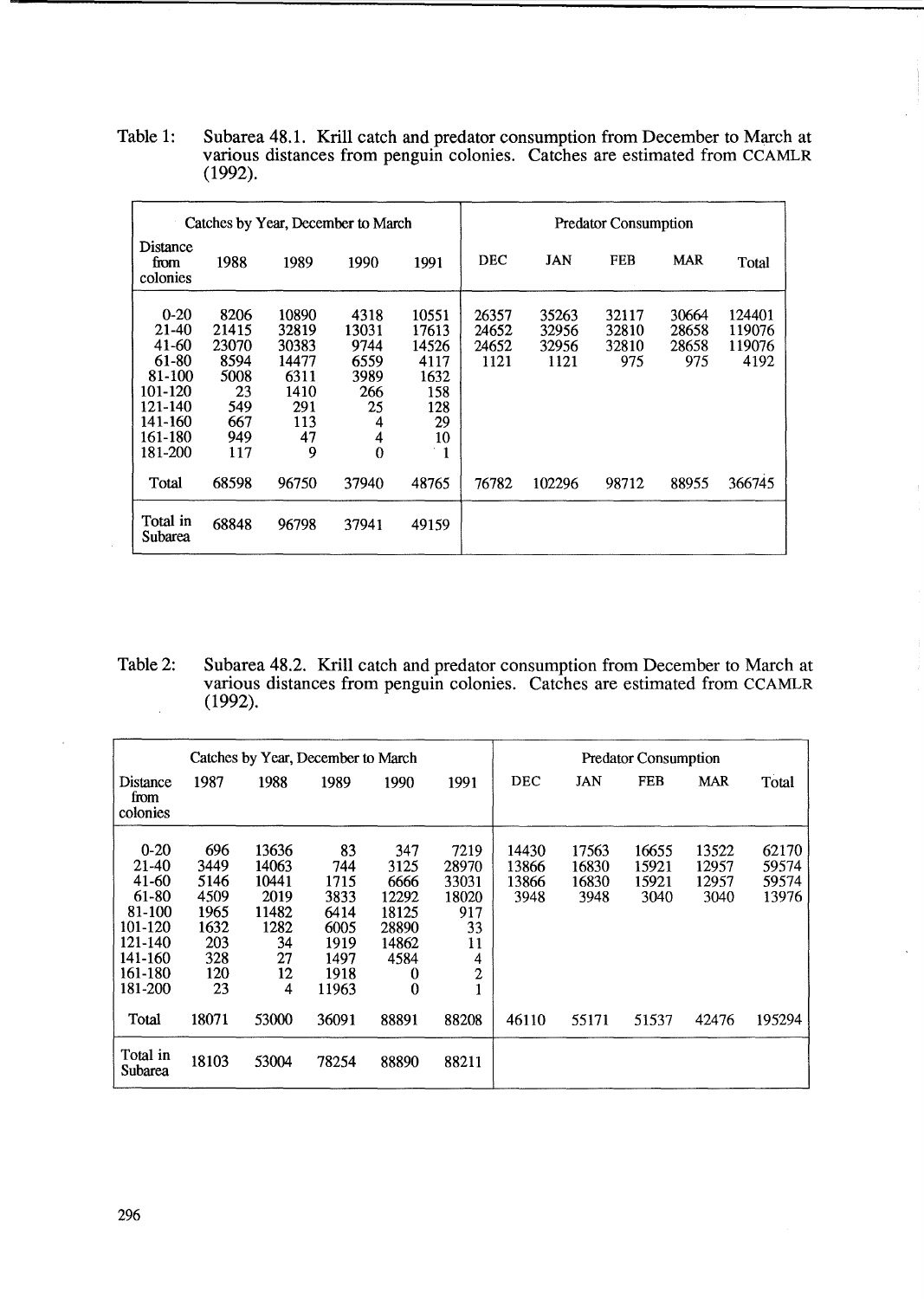Table 3: Catch of krill in the subarea and in the critical period-distance (CPD, defined as 100 km from colonies from December to March inclusive). The percentage of the total catch in the subarea for the year which is caught in the CPD is given, together with the catch as a percentage of total krill demand for December to March (predators + the fishery) which is caught in the CPD. Data from CCAMLR (1992).

| Year                                 | <b>Total Catch</b><br>in Subarea<br>for the Year | Catch in<br>Subarea<br>from<br>December<br>to March | Catch<br>within<br>the CPD                | Percentage<br>of Yearly<br>Catch<br>Within the<br><b>CPD</b> | CPD Catch as<br>$\%$ of<br>Estimated<br>Predator<br>Consumption<br>$(\rho$ -see text) | CPD Catch as<br>$%$ of<br><b>Estimated</b><br><b>Total Demand</b><br>(predators and<br>fishery) |
|--------------------------------------|--------------------------------------------------|-----------------------------------------------------|-------------------------------------------|--------------------------------------------------------------|---------------------------------------------------------------------------------------|-------------------------------------------------------------------------------------------------|
| Subarea 48.1                         |                                                  |                                                     |                                           |                                                              |                                                                                       |                                                                                                 |
| 1988<br>1989<br>1990<br>1991         | 78918<br>105554<br>42477<br>64641                | 68848<br>96798<br>37941<br>47948                    | 66292<br>94880<br>37642<br>48440          | 84.0<br>89.9<br>88.6<br>74.9                                 | 17.9<br>25.7<br>10.2<br>13.1                                                          | 15.2<br>20.4<br>9.2<br>11.6                                                                     |
| Subarea 48.2                         |                                                  |                                                     |                                           |                                                              |                                                                                       |                                                                                                 |
| 1987<br>1988<br>1989<br>1990<br>1991 | 19902<br>94659<br>82406<br>220518<br>167257      | 18102<br>53003<br>78253<br>88890<br>88211           | 15765<br>51641<br>12789<br>40555<br>88158 | 79.2<br>54.6<br>15.5<br>18.4<br>52.7                         | 8.1<br>26.4<br>6.5<br>20.8<br>45.1                                                    | 7.5<br>20.9<br>6.1<br>17.2<br>31.1                                                              |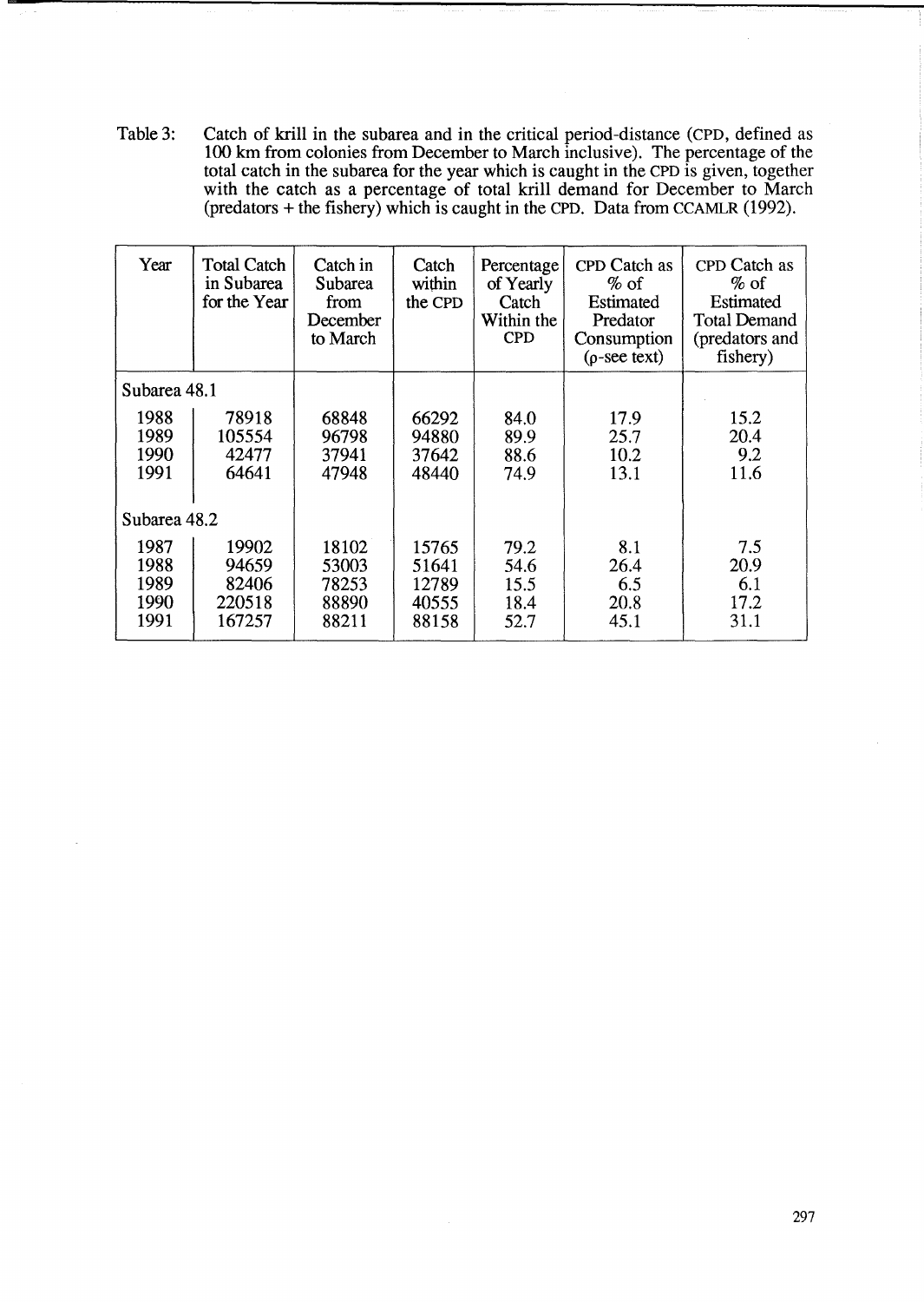

Figure 1: Map showing the study area in the south Scotia Sea. Colonies selected for determination of zones (see text) (o) and 500 and 3 000 m<br>A parameter Island B = Brabant Island I = I ivingston Island. depth contours (start and end of the continental slope are shown.  $A =$  Anvers Island,  $B =$  Brabant Island,  $L =$  Livingston Island,  $K = King George Island, E = Elephant Island, C = Clarence Island, S = Smith Island, O = South Orkney Islands group, P = Antarctic$ Peninsula. The islands from S to C form the South Shetland Islands group.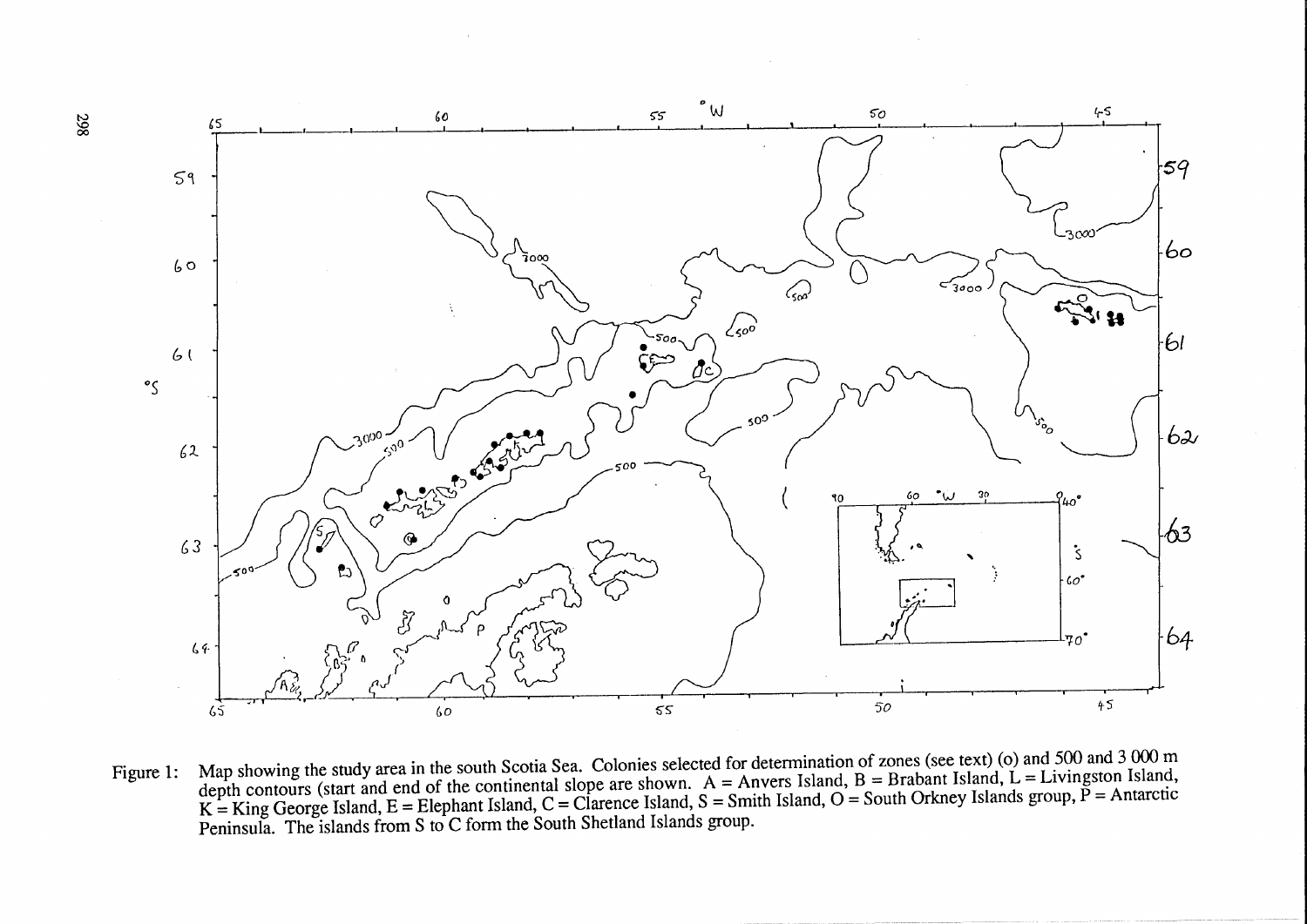

Estimated distribution of catches from January to March over the period 1988 to 1991. Catches are given as a percentage of total catch in January to March. The analysis is separated for Subareas 48.1 and 48.2.  $\frac{12}{5}$  Figure 2: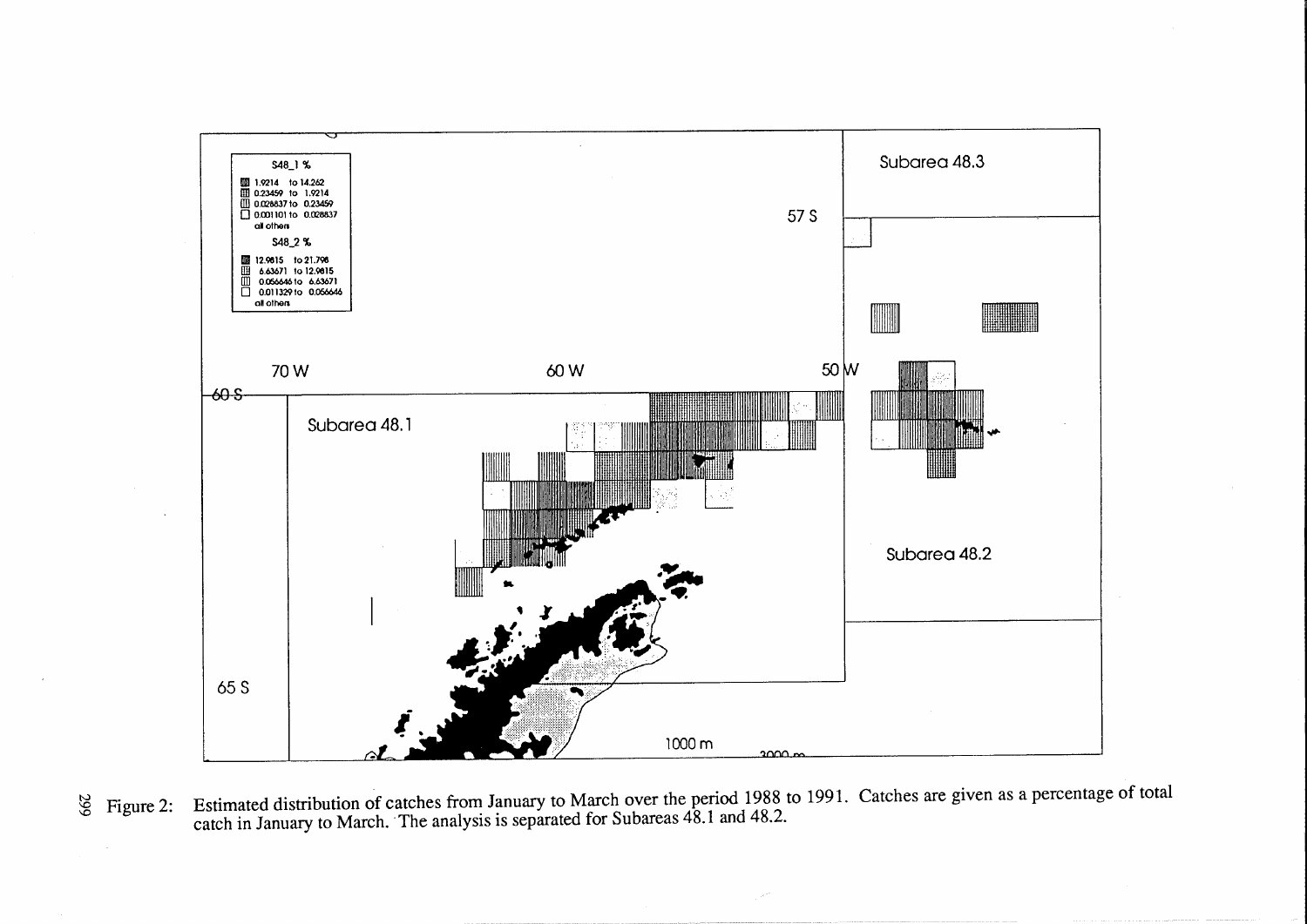

Catches of krill in relation to distance from penguin colonies in the South Shetland<br>Islands, expressed as a percentage of the total krill catch in Subarea 48.1, over the Figure 3: months December to March.



Catches of krill in relation to distance from penguin colonies in the South Orkney Figure 4: Islands, expressed as a percentage of the total krill catch in Subarea 48.2, over the months December to March.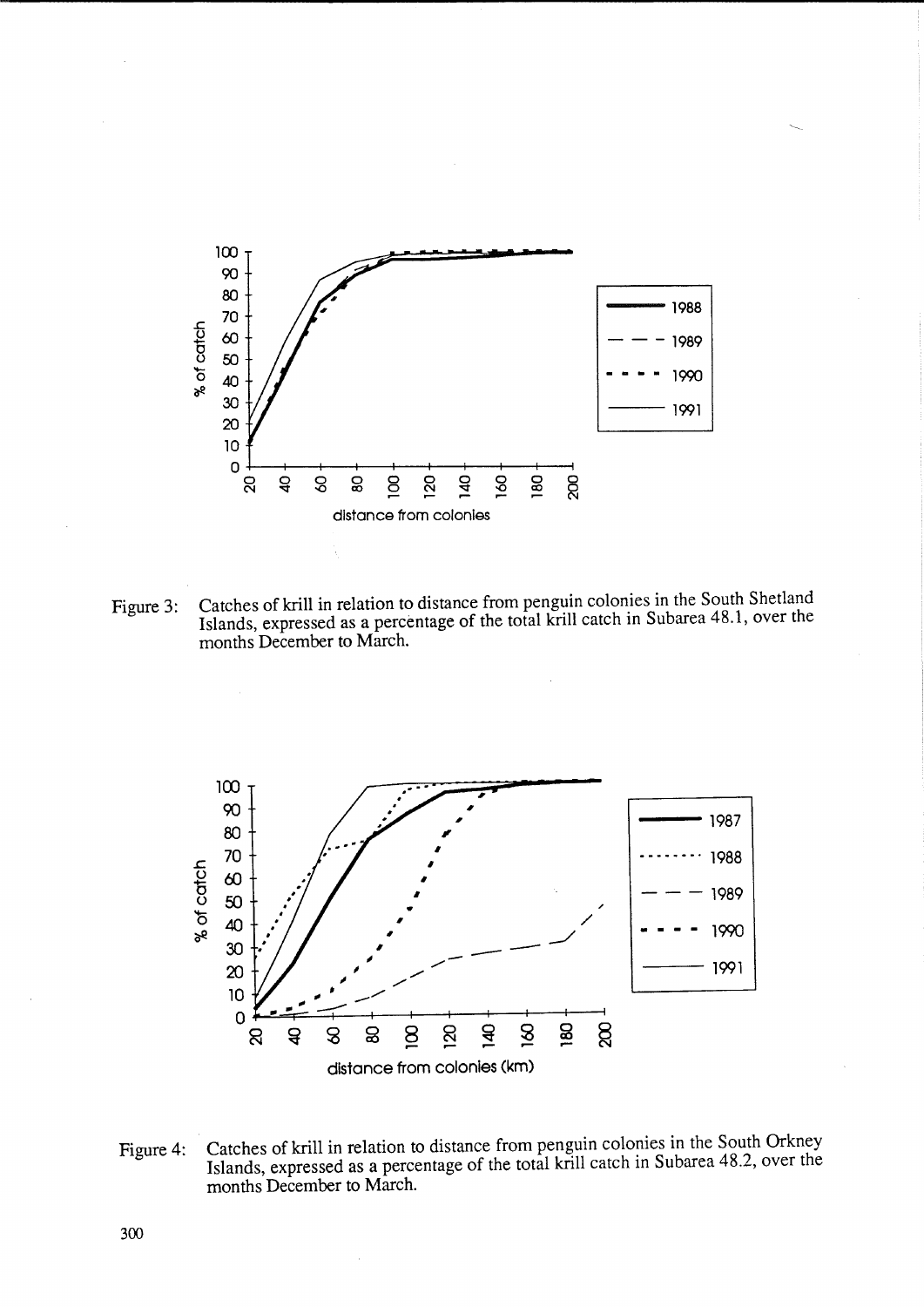### Légende des tableaux

- Tableau 1: Sous-zone 48.1. Captures de krill et consommation par les predateurs de decembre a mars, a des distances diverses des colonies de manchots. Les captures sont estimees selon CCAMLR (1992).
- Tableau 2: Sous-zone 48.2. Captures de krill et consommation par les predateurs de decembre a mars, a des distances diverses des colonies de manchots. Les captures sont estimees selon CCAMLR (1992).
- Tableau 3: Captures de krill effectuées dans la sous-zone pendant la période et à une distance critiques (CPD (periode-distance critiques), definie comme etant un rayon de 100 km autour des colonies, de décembre à mars inclus). Le pourcentage de la capture totale de l'annee dans la sous-zone, pris pendant la CPD est donne, conjointement avec la capture en tant que pourcentage de la demande totale de krill de décembre à mars (prédateurs + pêcherie) ayant été pris pendant la CPD. Les données proviennent de CCAMLR (1992).

## Légende des figures

- Figure 1: Carte de la zone considérée en mer du Scotia du sud. Les colonies sélectionnées pour déterminer les zones (cf. texte) (o) et les profils bathymetriques de 500 et 3000 m (debut et fin du talus continental) sont représentés. A = île Anvers, B = île Brabant, L = île Livingston, K = îles du Roi George,  $E = \hat{\mathbf{I}}$ le Eléphant,  $C = \hat{\mathbf{I}}$ le Clarence,  $S = \hat{\mathbf{I}}$ le Smith,  $O = \text{archipel des}$ Orcades du Sud et  $P =$  péninsule antarctique. Les îles de S à C forment l'archipel des îles Shetland du Sud.
- Figure 2: Estimation de la répartition des captures effectuées de janvier à mars entre 1988 et 1991. Les captures sont données en tant que pourcentage de la capture totale de janvier a mars. L'analyse est effectuee separement pour la sous-zone 48.1 et la sous-zone 48.2.
- Figure 3: Captures de krill en fonction de la distance des colonies de manchots dans les îles Shetland du Sud, exprimées en pourcentage de la capture totale de krill dans la sous-zone 48.1, de décembre  $\tilde{a}$  mars.
- Figure 4: Captures de krill en fonction de la distance des colonies de manchots aux Orcades du Sud, exprimees en pourcentage de la capture totale de krill dans la sous-zone 48.2, de decembre a mars.

### Список таблиц

- Таблица 1: Подрайон 48.1. Вылов криля и потребление хищников с декабря. по март на различных расстояниях от колоний пингвинов. Оценки вылова взяты из CCAMLR (1992).
- Таблица 2: Подрайон 48.2. Вылов криля и потребление хищников с декабря по март на различных расстояниях от колоний пингвинов. Оценки вылова взяты из CCAMLR (1992).
- Таблица 3: Вылов криля в подрайоне и в критический период на критическом расстоянии (CPD - 100 км от колоний с декабря по март). Дается процентная доля общего вылова, полученного в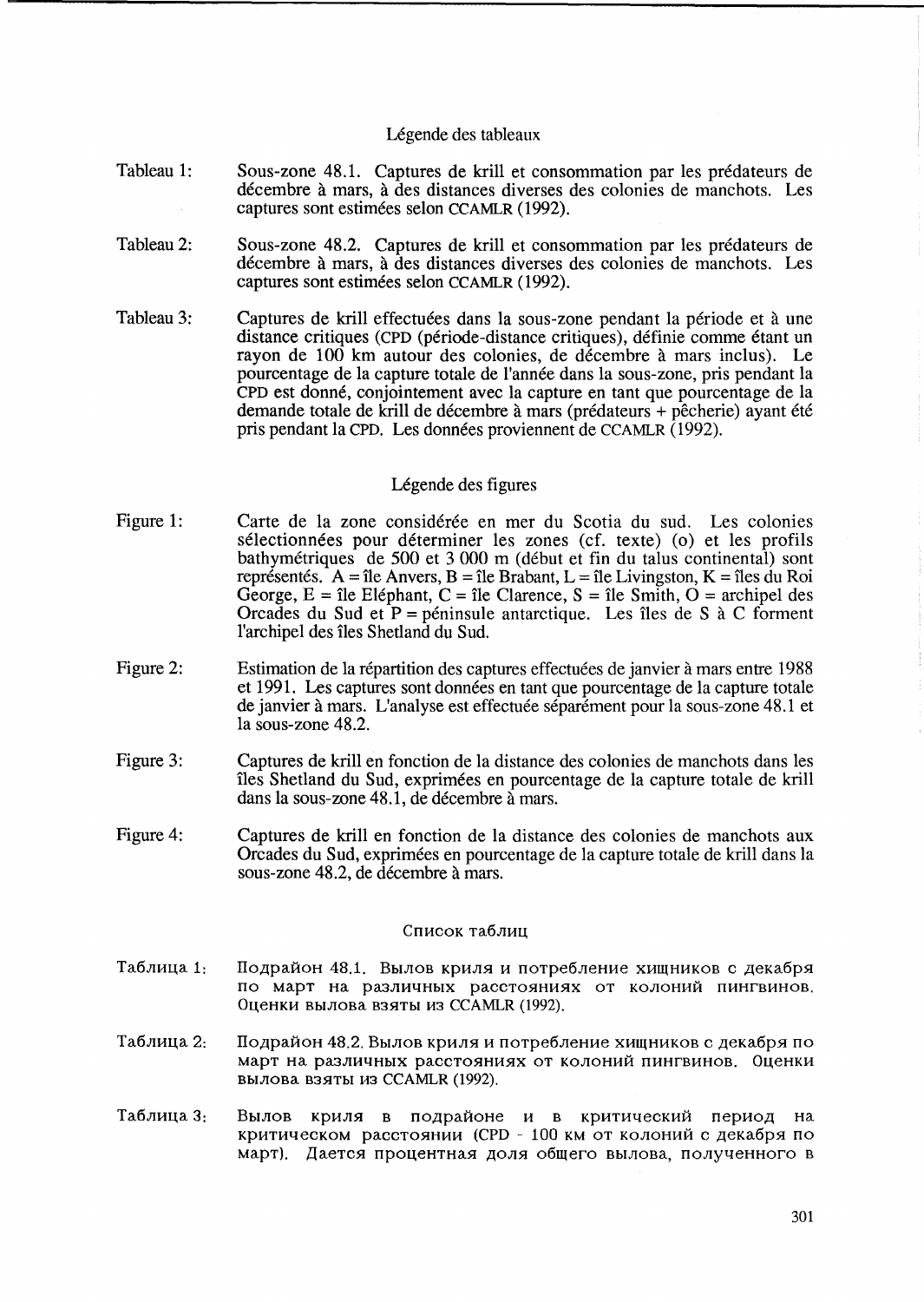подрайоне в течение года в СРD, а также вылов, полученный в СРD и выраженный как процентная доля потребности в криле в период декабрь-март (хищники + промысел). Данные из CCAMLR  $(1992)$ .

#### Список рисунков

- Рисунок 1: Карта изучаемого района в южной части моря Скотия. Показаны колонии, выбранные для определения зон (см. текст) (0) и контуры глубины в 500 и 3 000 м (начало и конец континентального склона),  $A = o$ -в Анверс,  $B = o$ -в Брабант,  $L = o$ -в Ливингстон,  $K =$ о-в Кинг-Джордж, Е = о-в Элефант, С = о-в Кларенс, S = о-в Смит, О = архипелаг Южных Оркнейских о-вов. Р = Антарктический полуостров. Острова S - С представляют собой архипелаг Южных Шетландских о-вов.
- Рисунок 2: Оценка распределения уловов криля с января по март 1990 г. (CCAMLR, 1991), Уловы выражаются как процентная доля общего вылова криля с января по март. Анализ проводился отдельно для подрайонов 48.1 и 48.2.
- Рисунок 3: Вылов криля относительно расстояния от колоний пингвинов на Южных Шетландских о-вах, который выражается как процентная доля общего вылова криля, полученного в Подрайоне 48.1 в течение периода декабрь-март.
- Рисунок 4: Вылов криля относительно расстояния от колоний пингвинов на Южных Оркнейских о-вах, который выражается как процентная доля общего вылова криля, полученного в Подрайоне 48.2 в течение периода декабрь-март.

## Lista de las tablas

- Tabla 1: Subárea 48.1. Capturas de kril y consumo de los depredadores en el período de diciembre a marzo a diferentes distancias de las colonias de pinguinos. Las capturas se calcularon utilizando CCAMLR, 1992.
- Tabla 2: Subárea 48.2. Capturas de kril y consumo de los depredadores en el período de diciembre a marzo a diferentes distancias de las colonias de pingüinos. Las capturas se calcularon utilizando CCAMLR, 1992.
- Tabla 3: Capturas de kril en la subárea y en el "período-distancia críticas" (CPD, definido como la distancia de 100 km de las colonias durante el período de diciembre a marzo inclusive). Se presenta el porcentaje de la captura total de la subárea para el año, que fue extraída en el CPD, además de la captura en el porcentaje del requerimiento total de krill durante los meses de diciembre a marzo (depredadores + pesquería) que se ha capturado en el CPD. Datos de **CCAMLR (1992).**